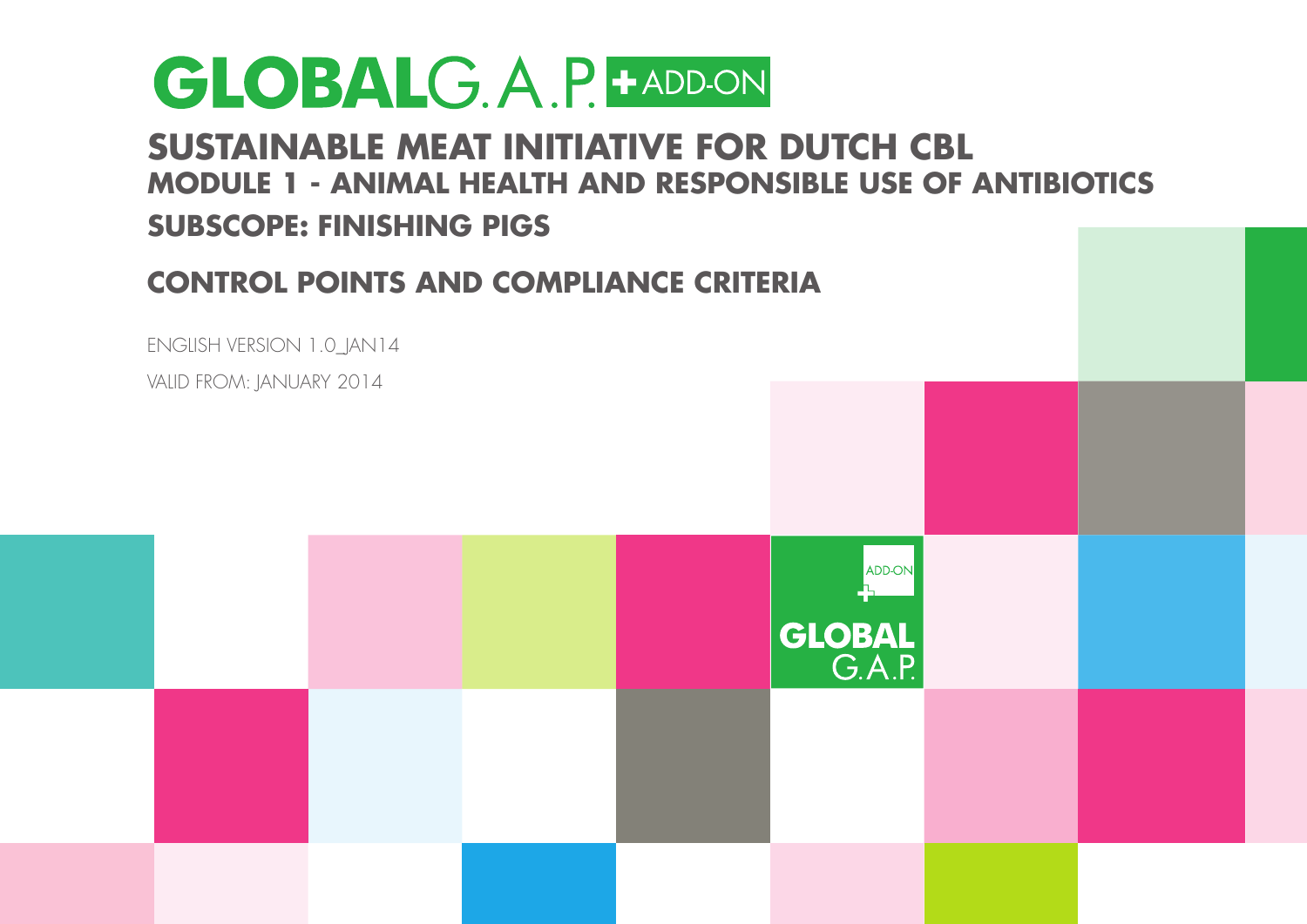#### **CONTENTS**

- **SECTION AH PG ANIMAL HEALTH ADD-ON FOR PIGS /RESPONSIBLE USE OF ANTIBIOTICS**
	- PRE PG PREAMBLE
	- AH PG 1 ANIMAL HEALTH
	- AH PG 2 "ONE TO ONE" RELATION WITH CONTRACTED VETERINARIAN
	- AH PG 3 FARM RELATED VETERINARY HEALTH PLAN
	- AH PG 4 LIVESTOCK/ANIMAL TREATMENT PLAN
	- AH PG 5 EXCLUSION OF CRITICAL ANTIBIOTICS
	- AH PG 6 DOCUMENTATION OF MEDICATION
	- AH PG 7 IDENTIFICATION OF ANIMAL TO SLAUGHTER
	- AH PG 8 FEEDBACK SLAUGHTERHOUSE
	- AH PG 9 ANTIMICROBIAL REDUCTION PLAN
	- AH PG 10 CLAW MANAGEMENT OF SOWS
	- AH PG 11 WATER ANALYSES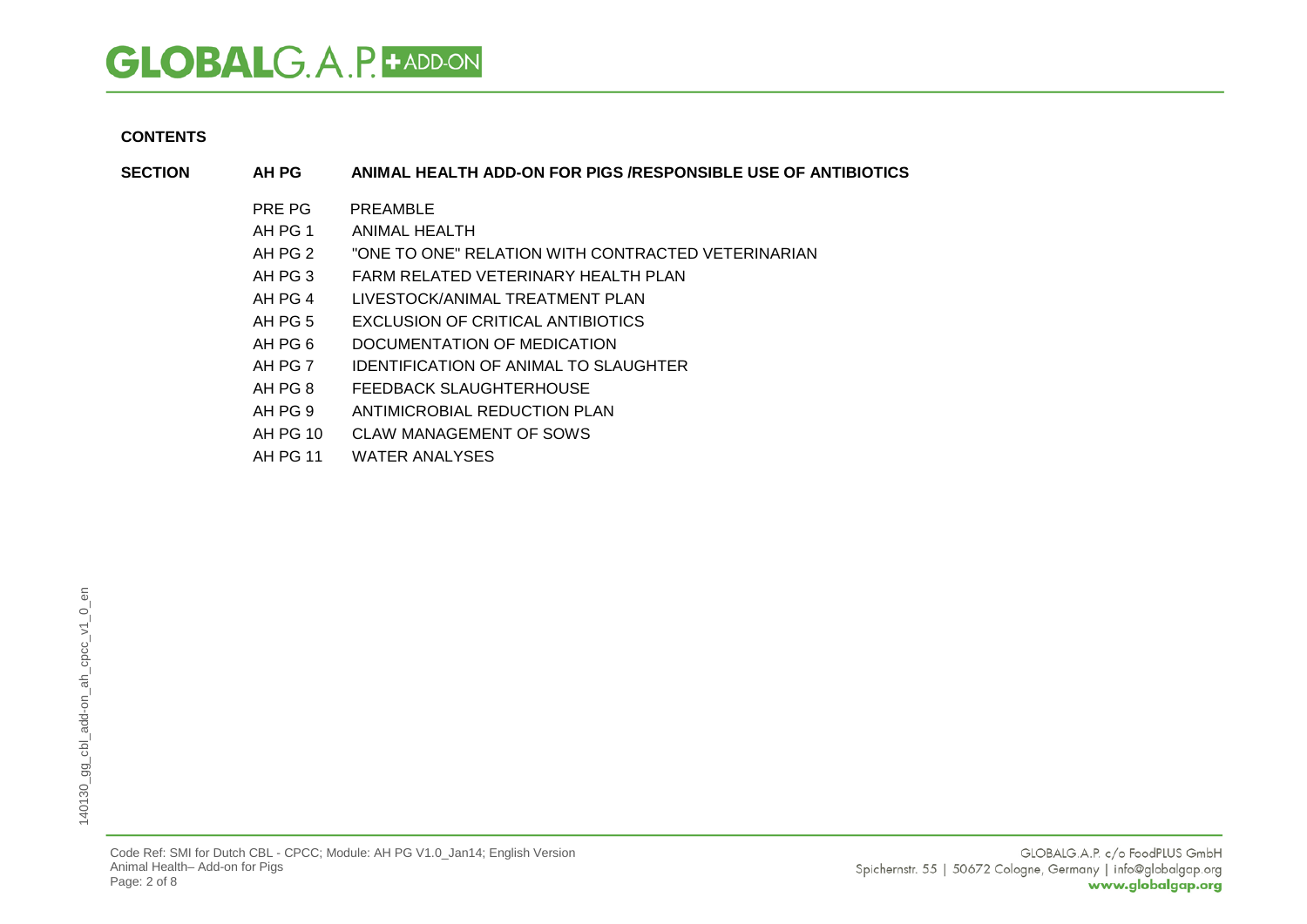| N <sup>o</sup>                | <b>Control Point</b>                                                                                                                                                                                                                                                                           | <b>Compliance Criteria</b>                                                                                                                                                                                                                                                                                                               | Level             | Date of<br>compliance |
|-------------------------------|------------------------------------------------------------------------------------------------------------------------------------------------------------------------------------------------------------------------------------------------------------------------------------------------|------------------------------------------------------------------------------------------------------------------------------------------------------------------------------------------------------------------------------------------------------------------------------------------------------------------------------------------|-------------------|-----------------------|
| <b>SMI Module 1</b>           | <b>Animal Health</b>                                                                                                                                                                                                                                                                           |                                                                                                                                                                                                                                                                                                                                          |                   |                       |
| <b>SMI</b><br><b>PREAMBLE</b> | PREAMBLE for Pig Add-on Modules of the Dutch CBL Sustainable Meat Initiative (SMI)                                                                                                                                                                                                             |                                                                                                                                                                                                                                                                                                                                          |                   |                       |
| <b>PRE PG</b>                 | The criteria of the CPCCs have to be complied by any pig producer going for certification of SMI,<br>irrespective of which module of the SMI he gets certified.                                                                                                                                |                                                                                                                                                                                                                                                                                                                                          |                   |                       |
| PRE PG 1                      | Is the farm certified to GLOBALG.A.P. IFA Pigs or<br>The certification certificate from GLOBALG.A.P. or the<br>certified according to a quality assurance scheme which<br>benchmarked scheme must be present at the farm.<br>is benchmarked to GLOBALG.A.P. IFA Pigs?                          |                                                                                                                                                                                                                                                                                                                                          | <b>Major Must</b> | 1 January 2014        |
| PRE PG 2                      | Do all pigs originate from farms certified by<br>All pigs must originate from GLOBALG.A.P. certified farms<br>GLOBALG.A.P. or by a GLOBALG.A.P. benchmarked<br>or farms certified according to a benchmarked scheme. All<br>scheme?<br>breeding animals (gilts or sows or boars) are exempted. |                                                                                                                                                                                                                                                                                                                                          | Major Must        | 1 January 2014        |
| PRE PG 3                      | Are all pigs present on the site kept according to the<br>applicable modules of standard?                                                                                                                                                                                                      | All pigs present on the site must be kept in accordance<br>with the applicable modules of this standard. This is<br>required for compliance for all pigs for the entire time<br>period between the inspections.                                                                                                                          | <b>Major Must</b> | 1 January 2014        |
| PRE PG 4                      | Is the farm capacity for pig husbandry calculated and<br>documented by an independent 3rd party?                                                                                                                                                                                               | At the entry audit the capacity for pig husbandry needs to<br>be calculated by independent 3rd party for each pen and<br>documented accordingly. When changes to the farm's<br>capacity for pig husbandry are made after the previous<br>inspection, the new capacity needs to be calculated and<br>documented during the current audit. | <b>Major Must</b> | 1 January 2015        |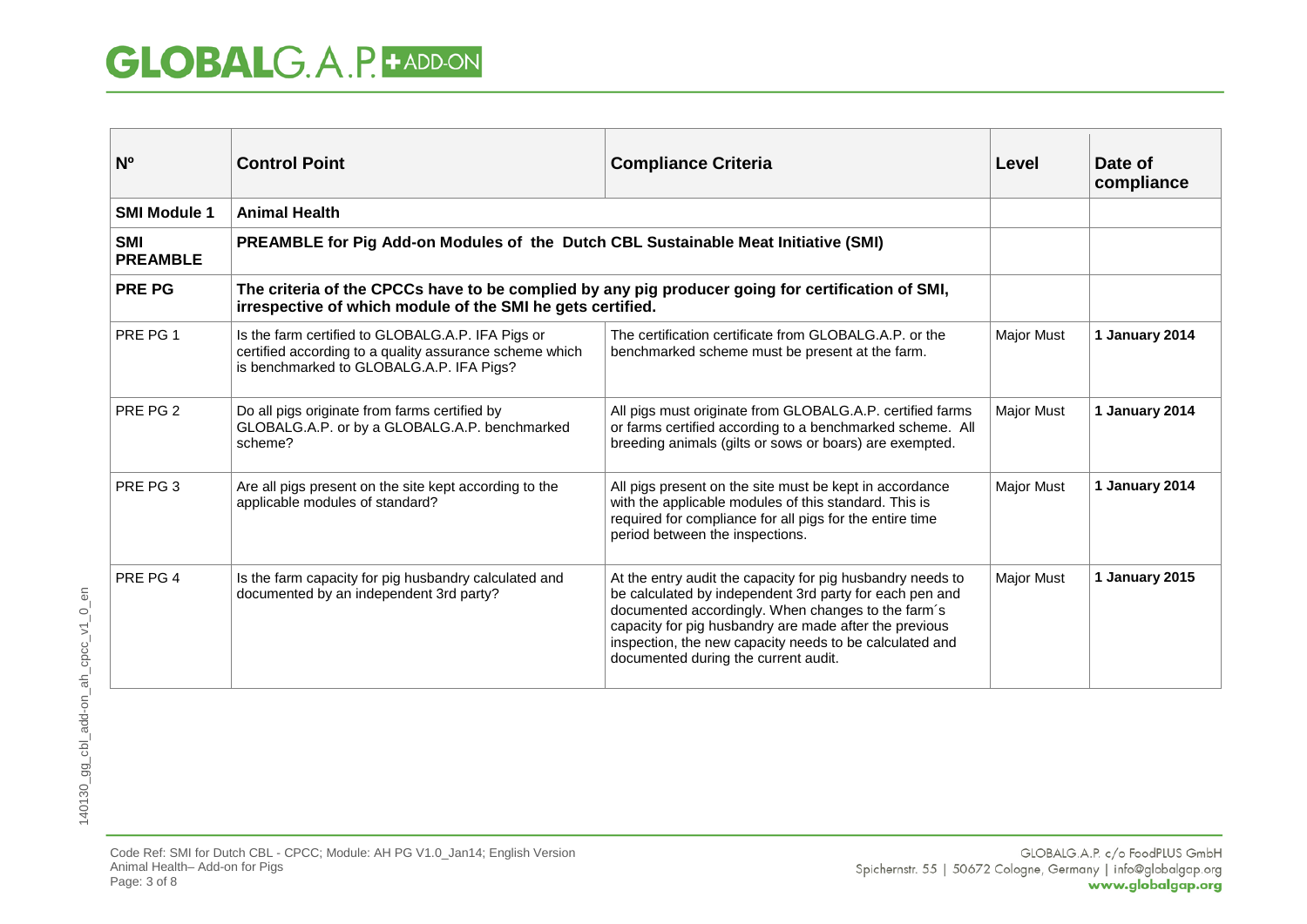| N <sub>0</sub> | <b>Control Point</b>                                                                            | <b>Compliance Criteria</b>                                                                                                                                                                                                                                                                                                                                                                                                                                                                                                                                                                                                                                                                                                                                                                                                                            |                   | Date of<br>compliance |
|----------------|-------------------------------------------------------------------------------------------------|-------------------------------------------------------------------------------------------------------------------------------------------------------------------------------------------------------------------------------------------------------------------------------------------------------------------------------------------------------------------------------------------------------------------------------------------------------------------------------------------------------------------------------------------------------------------------------------------------------------------------------------------------------------------------------------------------------------------------------------------------------------------------------------------------------------------------------------------------------|-------------------|-----------------------|
| AH PG 1        | <b>ANIMAL HEALTH</b>                                                                            |                                                                                                                                                                                                                                                                                                                                                                                                                                                                                                                                                                                                                                                                                                                                                                                                                                                       |                   |                       |
| AH PG 1.1      | Is the farm biosecurity plan in use and regularly updated?                                      | Producers must have a farm biosecurity plan in which they<br>systematically describe how biosecurity is controlled on the<br>farm. This plan contains at least details on:<br>1. pest control (rodents, wildlife (e.g. wild boars, foxes) birds and<br>insects)<br>2. a strict separation between the high level hygienic area which<br>contains the pigs and the lower level-hygienic area (accessible<br>to visitors, suppliers, trucks, etc.) when the farm is renewed or<br>reconstructed.<br>3. hygienic access to the farm by employees, suppliers and<br>guests must be through a hygiene sluice<br>4. sourcing and quality of water (drinking/cleaning)<br>5. cleaning and disinfection of the pens and stables<br>6. sourcing and storage of feed.<br>(For additional references see GLOBALG.A.P. IFA PG 9.1 PG<br>9.2 PG 9.3 PG 9.4 PG 9.5) | <b>Minor Must</b> | 1 January 2014        |
| AH PG 2        | "ONE TO ONE" RELATION WITH CONTRACTED<br><b>VETERINARIAN</b>                                    |                                                                                                                                                                                                                                                                                                                                                                                                                                                                                                                                                                                                                                                                                                                                                                                                                                                       |                   |                       |
| AH PG 2.1      | Does the producer have a one on one relation with a<br>contracted specialized pig veterinarian? | The producer must have a contract with only one specialized pig<br>veterinarian, who is solely responsible for all the veterinary<br>services on that farm. This veterinarian can contact other<br>(veterinary) specialist to provide full veterinary health service for<br>instance for replacement during Holidays or illness. (For<br>additional references see GLOBALG.A.P. IFA LB 6.1, PG 83.3<br>PG 8.3.4)                                                                                                                                                                                                                                                                                                                                                                                                                                      | <b>Minor Must</b> | 1 January 2014        |
| AH PG 3        | <b>FARM RELATED VETERINARY HEALTH PLAN</b>                                                      |                                                                                                                                                                                                                                                                                                                                                                                                                                                                                                                                                                                                                                                                                                                                                                                                                                                       |                   |                       |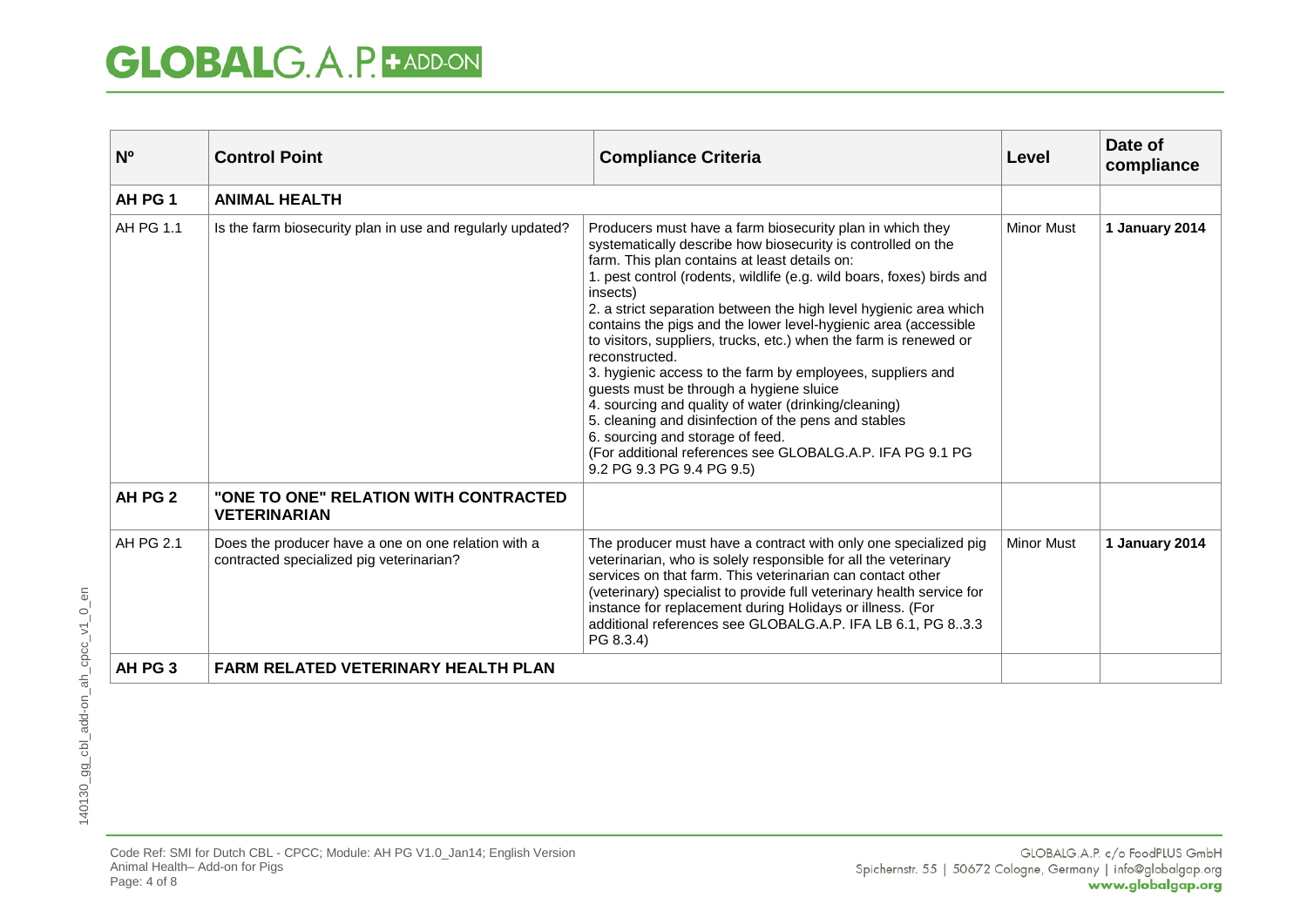| N <sub>0</sub> | <b>Control Point</b>                                                                                                                                                                                                                                                                                                         | <b>Compliance Criteria</b>                                                                                                                                                                                                                                                                                                                                                                                                                                                                                                                                                                                                               | Level             | Date of<br>compliance |
|----------------|------------------------------------------------------------------------------------------------------------------------------------------------------------------------------------------------------------------------------------------------------------------------------------------------------------------------------|------------------------------------------------------------------------------------------------------------------------------------------------------------------------------------------------------------------------------------------------------------------------------------------------------------------------------------------------------------------------------------------------------------------------------------------------------------------------------------------------------------------------------------------------------------------------------------------------------------------------------------------|-------------------|-----------------------|
| AH PG 3.1      | Does the producer have a farm related veterinary health<br>plan in use and is it regularly updated?                                                                                                                                                                                                                          | Producers must have a farm related veterinary health plan in<br>which the farmer together with the contracted veterinarian<br>describes what measures are taken to control and improve the<br>health of the animals. Information from additional diagnostic<br>tests, epidemiological circumstances of the region and the<br>feedback system from the slaughterhouse have to be used to<br>plan future interventions (e.g. improvements of the stables,<br>vaccination, use and documentation of veterinary drugs<br>etc.) This document has to be revised annually. (For additional<br>references see GLOBALG.A.P. IFA LB 6.2 PG 8.2.1) | <b>Minor Must</b> | 1 January 2014        |
| AH PG 4        | <b>LIVESTOCK/ANIMAL TREATMENT PLAN</b>                                                                                                                                                                                                                                                                                       |                                                                                                                                                                                                                                                                                                                                                                                                                                                                                                                                                                                                                                          |                   |                       |
| AH PG 4.1      | Is the livestock/animal treatment plan for veterinary drugs<br>in use?                                                                                                                                                                                                                                                       | Producers must have a livestock/animal treatment plan for the<br>use of veterinary drugs in which they describe jointly with the<br>contracted veterinarian what line of treatment is used for the<br>most common diseases. Detailing which veterinary<br>drugs/antibiotics are first choice, second choice and third<br>choice at any given disease. (For additional references see<br>GLOBALG.A.P. IFA PG 8.3.6)                                                                                                                                                                                                                       | <b>Minor Must</b> | 1 January 2014        |
| AH PG 5        | <b>EXCLUSION OF CRITICAL ANTIBIOTICS</b>                                                                                                                                                                                                                                                                                     |                                                                                                                                                                                                                                                                                                                                                                                                                                                                                                                                                                                                                                          |                   |                       |
| AH PG 5.1      | Are no antimicrobial drugs belonging to the groups of the<br>No so called critical antimicrobial drugs belonging to the<br>fluoroquinolons or 3rd and 4th generation cephalosporins<br>groups of the fluoroquinolons or 3rd and 4th generation<br>cephalosporins are to be used or to be present on the farm.<br>drugs used? |                                                                                                                                                                                                                                                                                                                                                                                                                                                                                                                                                                                                                                          | <b>Major Must</b> | 1 January 2014        |
| AH PG 6        | <b>DOCUMENTATION OF MEDICATION</b>                                                                                                                                                                                                                                                                                           |                                                                                                                                                                                                                                                                                                                                                                                                                                                                                                                                                                                                                                          |                   |                       |
| AH PG 6.1      | Is all use of veterinary medication documented and are the<br>amounts of antibiotics used put in a privately owned<br>database accessible to the producer to be able to compare<br>the level of use over time?                                                                                                               | All use of veterinary medication (both individual and group<br>medication) has to be documented. All antibiotics used must to<br>be put into a privately owned database which is accessible to<br>the producer. A trend analysis over time of the use of<br>veterinary medication must be possible.<br>(For additional references see GLOBALG.A.P. IFA LB 7.4 ff,<br>esp. LB 7.4.3)                                                                                                                                                                                                                                                      |                   | 1 January 2014        |
| AH PG 7        | <b>IDENTIFICATION OF ANIMALS TO SLAUGHTER</b>                                                                                                                                                                                                                                                                                |                                                                                                                                                                                                                                                                                                                                                                                                                                                                                                                                                                                                                                          |                   |                       |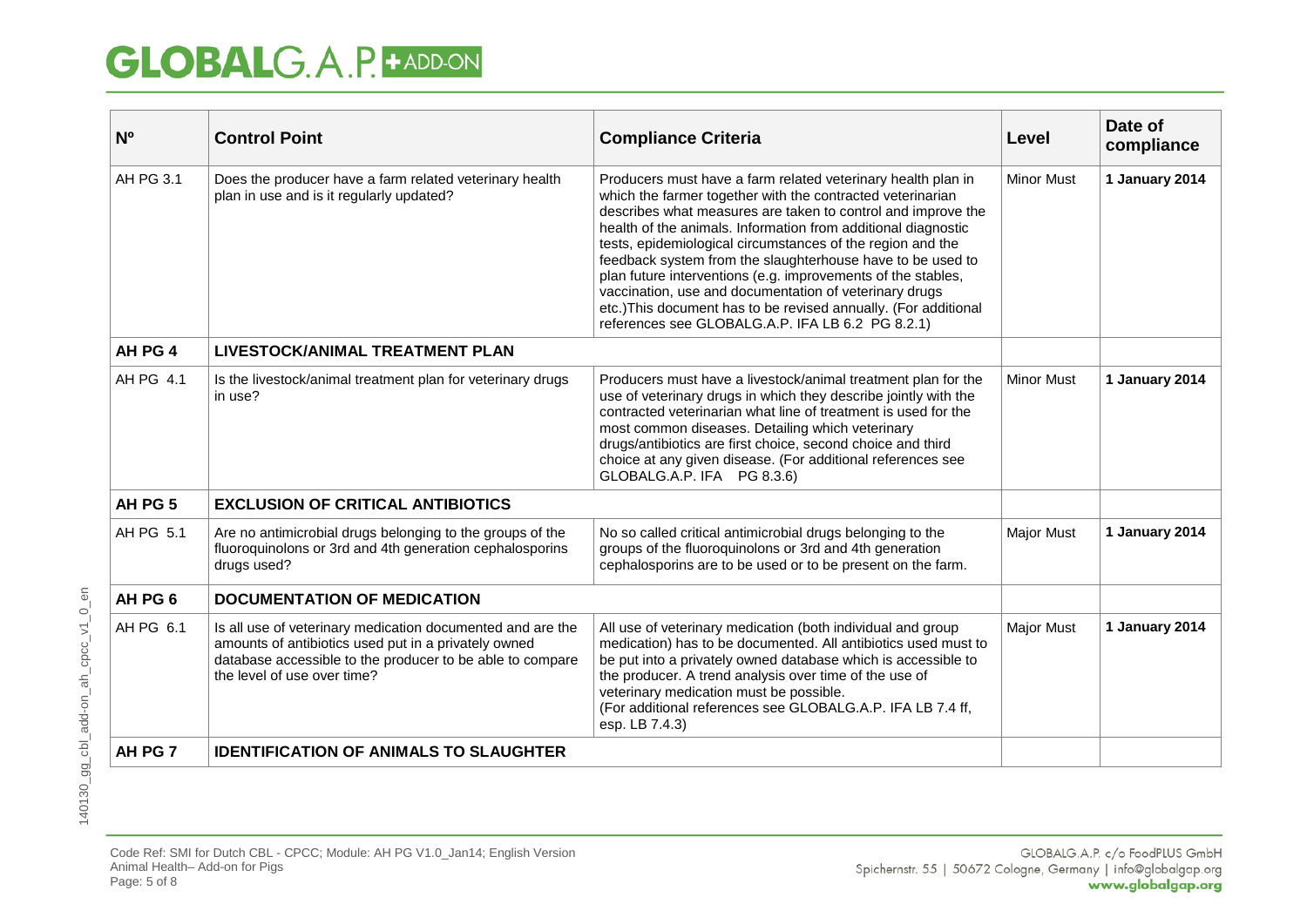| N <sup>o</sup> | <b>Control Point</b>                                                                                                                                                                                                                                                                                                                                                                                                                                                                                                                                                                                                                                                                                                                    | <b>Compliance Criteria</b>                                                                                                                                                                                                                                                                                                                                                                                                                               | Level             | Date of<br>compliance |
|----------------|-----------------------------------------------------------------------------------------------------------------------------------------------------------------------------------------------------------------------------------------------------------------------------------------------------------------------------------------------------------------------------------------------------------------------------------------------------------------------------------------------------------------------------------------------------------------------------------------------------------------------------------------------------------------------------------------------------------------------------------------|----------------------------------------------------------------------------------------------------------------------------------------------------------------------------------------------------------------------------------------------------------------------------------------------------------------------------------------------------------------------------------------------------------------------------------------------------------|-------------------|-----------------------|
| AH PG 7.1      | Are all animals/herds regarding the herd of origin clearly<br>identified?                                                                                                                                                                                                                                                                                                                                                                                                                                                                                                                                                                                                                                                               | All animals/herds have to be clearly identified to be able to<br>conduct full tracking and tracing in the production chain. Pigs<br>sent to slaughter must be identified by an ear tag. Tattoos<br>(klopnummer/slaghamer) are not acceptable.                                                                                                                                                                                                            | <b>Major Must</b> | 1 January 2014        |
| AH PG 8        | <b>FEEDBACK SLAUGHTERHOUSE</b>                                                                                                                                                                                                                                                                                                                                                                                                                                                                                                                                                                                                                                                                                                          |                                                                                                                                                                                                                                                                                                                                                                                                                                                          |                   |                       |
| AH PG 8.1      | Is a system for feedback of slaughterhouse information in<br>use?                                                                                                                                                                                                                                                                                                                                                                                                                                                                                                                                                                                                                                                                       | <b>Minor Must</b><br>Slaughterhouse has to feed back information about<br>pathological lesions (e.g. lung lesions, pleurisy lesions, liver<br>lesions) and condemnation of (parts of) carcasses back to the<br>producer. The producer together with the contracted<br>veterinarian to integrate this information in his Farm Veterinary<br>Health Plan to reduce future veterinary drug use. (For<br>additional references see GLOBALG.A.P. IFA PG 13.1) |                   | 1 January 2014        |
| AH PG 9        | <b>ANTIMICROBIAL REDUCTION PLAN</b>                                                                                                                                                                                                                                                                                                                                                                                                                                                                                                                                                                                                                                                                                                     |                                                                                                                                                                                                                                                                                                                                                                                                                                                          |                   |                       |
| AH PG 9.1      | Is there a written policy on the reduction of the amount of<br>There must be a focus on the reduction of the amount of<br>antimicrobials used and is this assessed and reviewed<br>antimicrobials used. This must be noted down in a written<br>policy (Veterinary Health Plan) and annually assessed and<br>regularly?<br>reviewed jointly with the contracted veterinarian. National<br>schemes on the reduction of antimicrobial use must be taken<br>into account. The average daily dose per animal per year<br>should not exceed 10 for two consecutive years. Farmers who<br>have a substantial higher daily dose per animal per year<br>should have a detailed report on the cause of the high level<br>and a plan to decrease. |                                                                                                                                                                                                                                                                                                                                                                                                                                                          | <b>Minor Must</b> | 1 January 2014        |
| AH PG 9.2      | Has the antimicrobials use been reduced to an acceptable<br>level?                                                                                                                                                                                                                                                                                                                                                                                                                                                                                                                                                                                                                                                                      | Sufficient reduction of the amount of antimicrobials used must<br>be achieved. This means that within one year the<br>antimicrobials use must be below the relevant action level as<br>set by the Dutch Animal Drug Authority, and within two years<br>antimicrobials use must be the target level as set by the Dutch<br>Animal Drug Authority.                                                                                                         |                   | 1 January 2015        |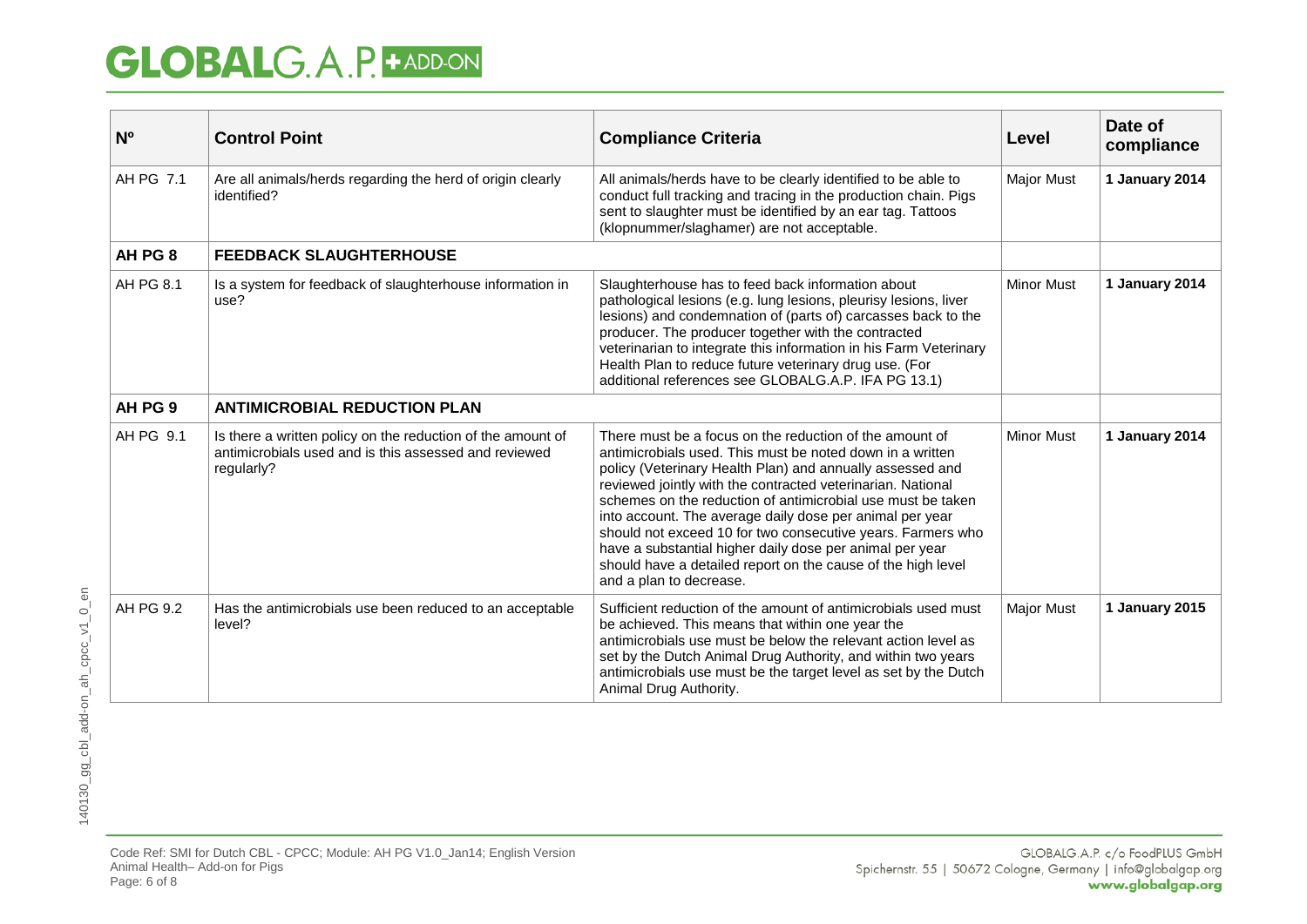| N <sub>0</sub>  | <b>Control Point</b>                                                                                                                                                    | <b>Compliance Criteria</b>                                                                                                                                                                                                                                                                                                                                                                                                                                                                                                                                                                                                                                   | Level             | Date of<br>compliance |
|-----------------|-------------------------------------------------------------------------------------------------------------------------------------------------------------------------|--------------------------------------------------------------------------------------------------------------------------------------------------------------------------------------------------------------------------------------------------------------------------------------------------------------------------------------------------------------------------------------------------------------------------------------------------------------------------------------------------------------------------------------------------------------------------------------------------------------------------------------------------------------|-------------------|-----------------------|
| AH PG 9.3       | Are the average numbers of daily doses $(ADD = animal)$<br>defined daily dose) calculated and recorded per pig site?                                                    | The average number of daily doses $(ADD = animal defined)$<br>daily dose) per animal per year must be calculated and<br>recorded per pig site. It must not exceed the figure 10 for two<br>consecutive years. Farmers who have a substantial higher<br>result for ADD than 10 per year (10 -22 for sows and piglets;<br>10-13 for fattening pigs) must have a detailed report on the<br>reasons of the high level and must have a plan to reduce.                                                                                                                                                                                                            | <b>Major Must</b> | 1 January 2015        |
| <b>AH PG 10</b> | <b>CLAW MANAGEMENT OF SOWS</b>                                                                                                                                          |                                                                                                                                                                                                                                                                                                                                                                                                                                                                                                                                                                                                                                                              |                   |                       |
| AH PG 10.1      | Is there a written policy for the claw management of sows?                                                                                                              | There shall be a written policy on the claw management of<br>sows. Annual assessment of the claws of sows required to<br>prevent excessive growth (in relation to infections, painful<br>movement).                                                                                                                                                                                                                                                                                                                                                                                                                                                          | <b>Minor Must</b> | 1 January 2015        |
| <b>AH PG 11</b> | <b>WATER ANALYSES</b>                                                                                                                                                   |                                                                                                                                                                                                                                                                                                                                                                                                                                                                                                                                                                                                                                                              |                   |                       |
| AH PG 11.1      | Is the quality of the drinking water for the pigs analyzed<br>four times a year on a quarterly schedule with samples to<br>be taken at the animal level drinking point? | The quality of the drinking water for the animals is controlled<br><b>Minor Must</b><br>four times per year on a quarterly schedule via water samples<br>taken and to be analyzed. Analysis must prove that the<br>drinking water for the pigs is of sufficient quality. Water<br>samples must be taken at the pigs drinking level (drink nipple),<br>not at the source where the water comes from.<br>The analyzing laboratory must be NEN-EN-ISO/IEC 17025<br>certified. The analysis must prove that the quality of the<br>drinking water is of sufficient quality by complying with the<br>relevant national standards for drinking water used for pigs. |                   | 1 January 2014        |